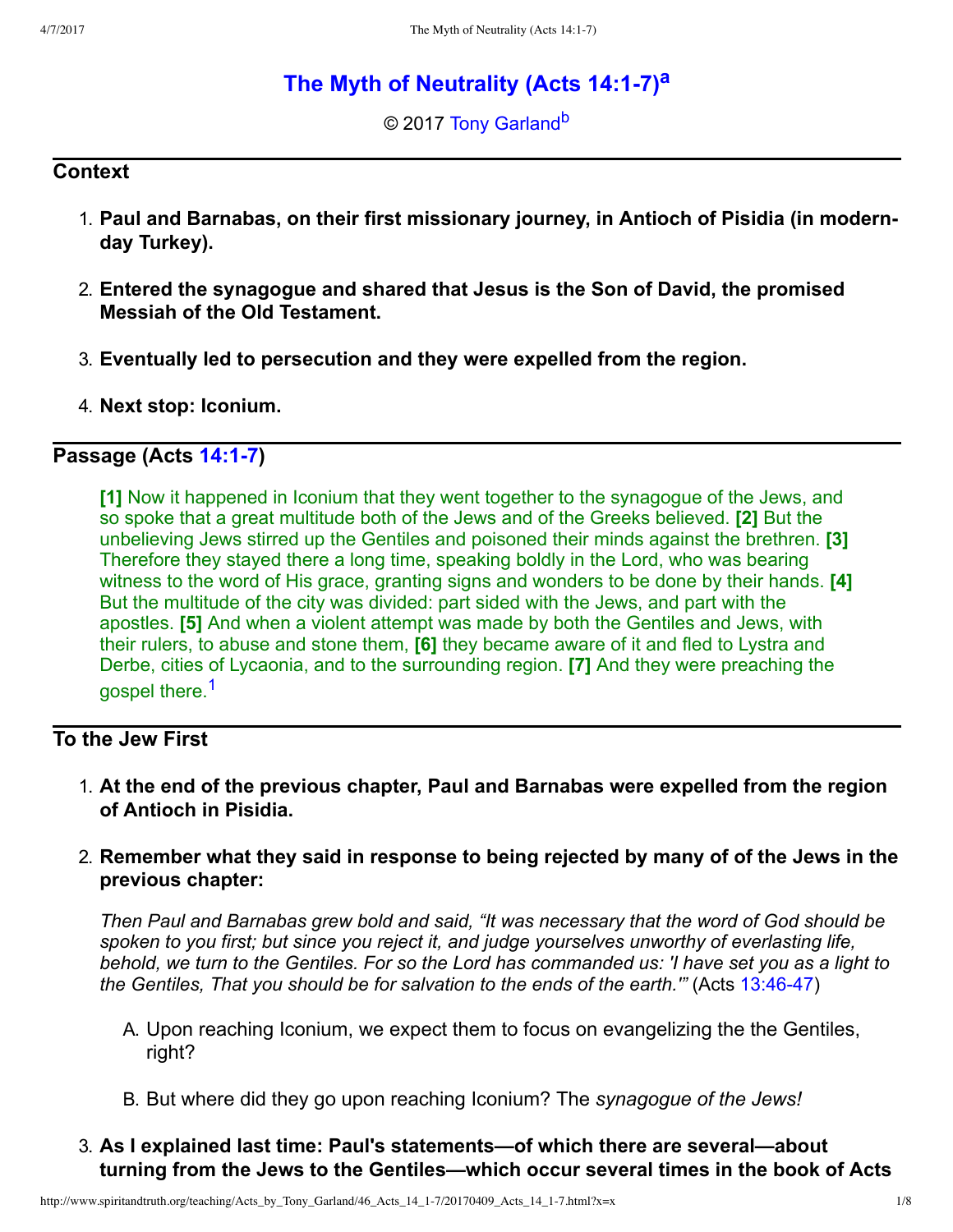**—are to be understood in a localized context.**

- 4. **Each new place Paul visits, he focuses once again on going to the Jews first. Only afterwards does he shift his focus to the Gentiles.**
- 5. **Therefore, we can say the same thing about Paul's similar statement upon reaching Rome in the final chapter of Acts: it does not indicate a final or wholesale rejection of the Jewish priority for presenting the gospel.**

## **The Myth of Neutrality**

- 1. **Freedom of conscience: the basic right of every individual to evaluate truth claims and accept or reject them in forming one's beliefs.**
	- A. If Paul and Barnabas promote beliefs which the leaders of the synagogue oppose, we would rightly expect they might be shown to the door.
		- I. Each religious body has an inherent right to protect what it views as essential teachings and to reject those considered incompatible or out-of-bounds.
		- II. Without this ability, no religious body can function—it loses its distinct beliefs among the great body of alternative views competing for acceptance.

### 2. **A reasonable response?**

- A. Despite God witnessing to the message brought by Paul and Barnabas by granting signs and wonders done by their hands, they and their message were rejected by many.
- B. It seems most likely they were expelled from the synagogue and continued teaching in a "neutral venue" such as open square [although it doesn't say].
- C. The result: some sided with the rejecting Jews (although many other Jews believed) whereas others sided with the apostles.
- D. So, one would hope, freedom of conscious would prevail . . . and we might read, "so the apostles were left alone to disciple those who wanted to follow their teachings . . . and they lived happily ever-after!" [NOT!]
- E. Instead, there is a *violent* response: ". . . a violent attempt was made by both the Gentiles and Jews, with their rulers, to abuse and stone them . . . they became aware of it and fled" (Acts  $14:5-6a$ ).
	- I. Paul and Barnabas will eventually make their way eastward to Lystra, where these same Jews from Iconium track them down and attempt to finish the job:

*Then Jews from Antioch and Iconium came there; and having persuaded the multitudes, they stoned Paul [and] dragged [him] out of the city, supposing him to be dead* (Acts [14:19\)](http://www.spiritandtruth.org/bibles/nasb/b44c014.htm#Acts_C14V19).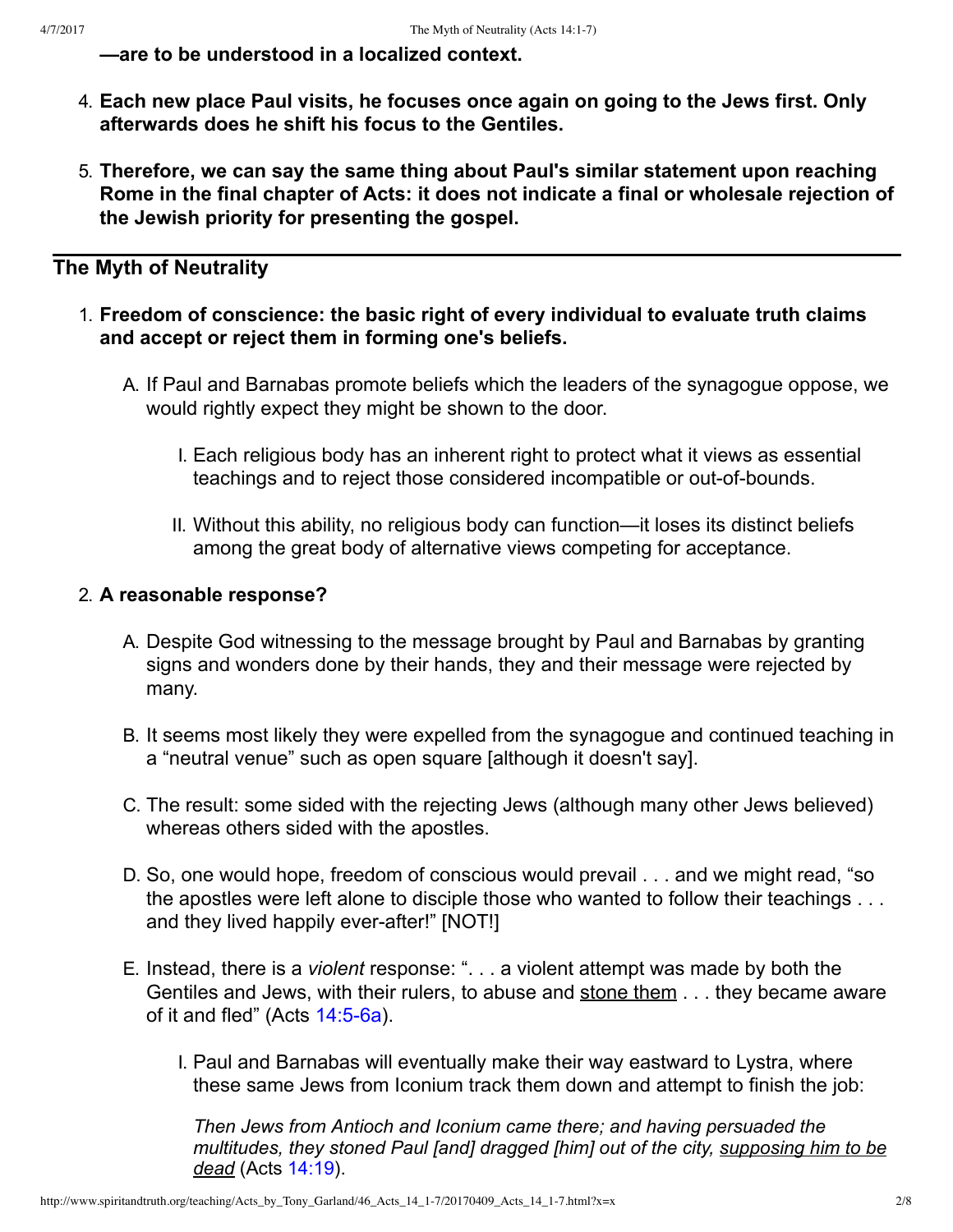II. Writing many years later, near the end of his life, Paul mentions this incident as an example of Godly living to Timothy:

*But you have carefully followed my doctrine, manner of life, purpose, faith, longsuffering, love, perseverance, persecutions, afflictions, which happened to me at Antioch, at Iconium, at Lystra—what persecutions I endured. And out of them all the* Lord delivered me (2 Timothy 3:10-11).

*Yes, and all who desire to live godly in Christ Jesus will suffer persecution* (2 Timothy [3:12](http://www.spiritandtruth.org/bibles/nasb/b55c003.htm#2Ti._C3V12)).

- F. What accounts for this severe and dangerous result?
- G. How could disagreement over metaphysical, spiritual, or philosophical views, lead to such extreme physical violence?

### 3. **Jesus as The Great Divider**

A. Luke records a prophecy given concerning Jesus, when He was not yet 2 months old.

*And behold, there was a man in Jerusalem whose name was Simeon, and this man was just and devout, waiting for the Consolation of Israel, and the Holy Spirit was upon him. And it had been revealed to him by the Holy Spirit that he would not see death before he had seen the Lord's Christ. So he came by the Spirit into the temple. And when the parents brought in the Child Jesus, to do for Him according to the custom of the law, he took Him up in his arms . . . Then Simeon blessed them, and said to Mary His mother, "Behold, this [Child] is destined for the fall and rising of many in Israel, and for a sign which will be spoken against (yes, a sword will pierce through your own soul also), that the thoughts of many hearts may be revealed.*" (Luke 2:25-35)

- I. Within this prophecy concerning the cuddly little baby, three divisive ministries are mentioned:
	- a. #1 The fall and rising of many in Israel some Jews will fall, others will rise, based on their response to this baby.
	- b. #2 A sign which will be spoken against some will strongly reject and oppose the baby and those who follow Him.
	- c. #3 *So that* thoughts of many hearts may be revealed the response to this baby will cause internal realities, generally hidden and suppressed, to manifest where they can be seen.
- B. Having grown to manhood, Jesus said much the same:

*Do not think that I came to bring peace on earth. I did not come to bring peace but a sword. For I have come to 'set a man against his father, a daughter against her mother, and a* daughter-in-law *against* her mother-in-law'; and 'a man's enemies will be those of his [own] *household'* (Mat. 10:34-36).

I. Jesus came, in part, to bring to light an enormous spiritual battle between . . .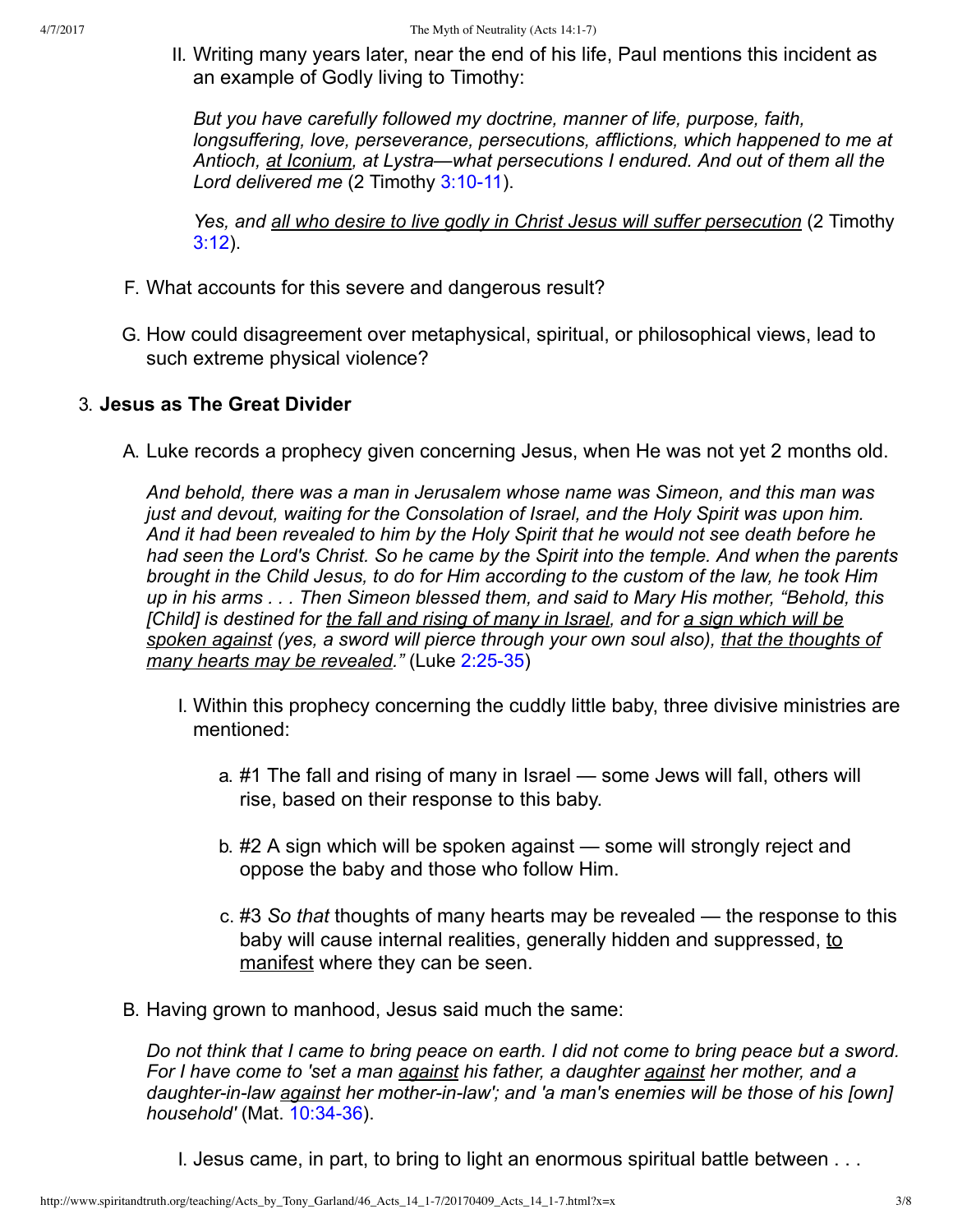- a. . . . disobedience vs. obedience
- b. . . . godlessness vs. righteousness
- c. . . . licentiousness vs. law
- d. . . . pride vs. humility
- e. . . . self-righteousness vs. the righteousness of God
- f. . . . the kingdom of darkness vs. the kingdom of light
- g. . . . those who reject God vs. those who accept God
- C. Jesus as litmus paper
	- I. Litmus paper is used to test the acidity of a liquid, such as water.
	- II. Even though the liquid may *appear* clear, it may have a strong unseen component: either toward acidity or toward alkalinity.
	- III. You can't tell which simply by looking at the liquid.
	- IV. How can one tell whether the liquid is acidic or alkaline?
	- V. Enter litmus paper: when dipped in the water, litmus paper turns red if the solution is acidic, else blue if alkaline.
	- VI. The litmus paper vividly reveals qualities of the transparent liquid which were not previously manifest—it brings the characteristics of the liquid to light where it can be plainly observed.
	- VII. And so it is with Jesus

#### 4. **No neutral ground**

- A. The analogy of Jesus as litmus paper fails in one respect: the litmus paper may reveal the liquid as being neither acidic or alkaline—neutral.
- B. In response to Jesus, there is no "neutral middle ground," no "riding the fence."
- C. A key purpose of God in Jesus is to drive a wedge in such a fashion as to not only reveal, but polarize—to push reactions toward extremes where they can be clearly discerned.
- D. Jesus and Scripture have this in common: it is impossible to be truly neutral in response to them.

I. It is no accident that one of Jesus' divine titles is "the Word" (John [1:1\)](http://www.spiritandtruth.org/bibles/nasb/b43c001.htm#John_C1V1).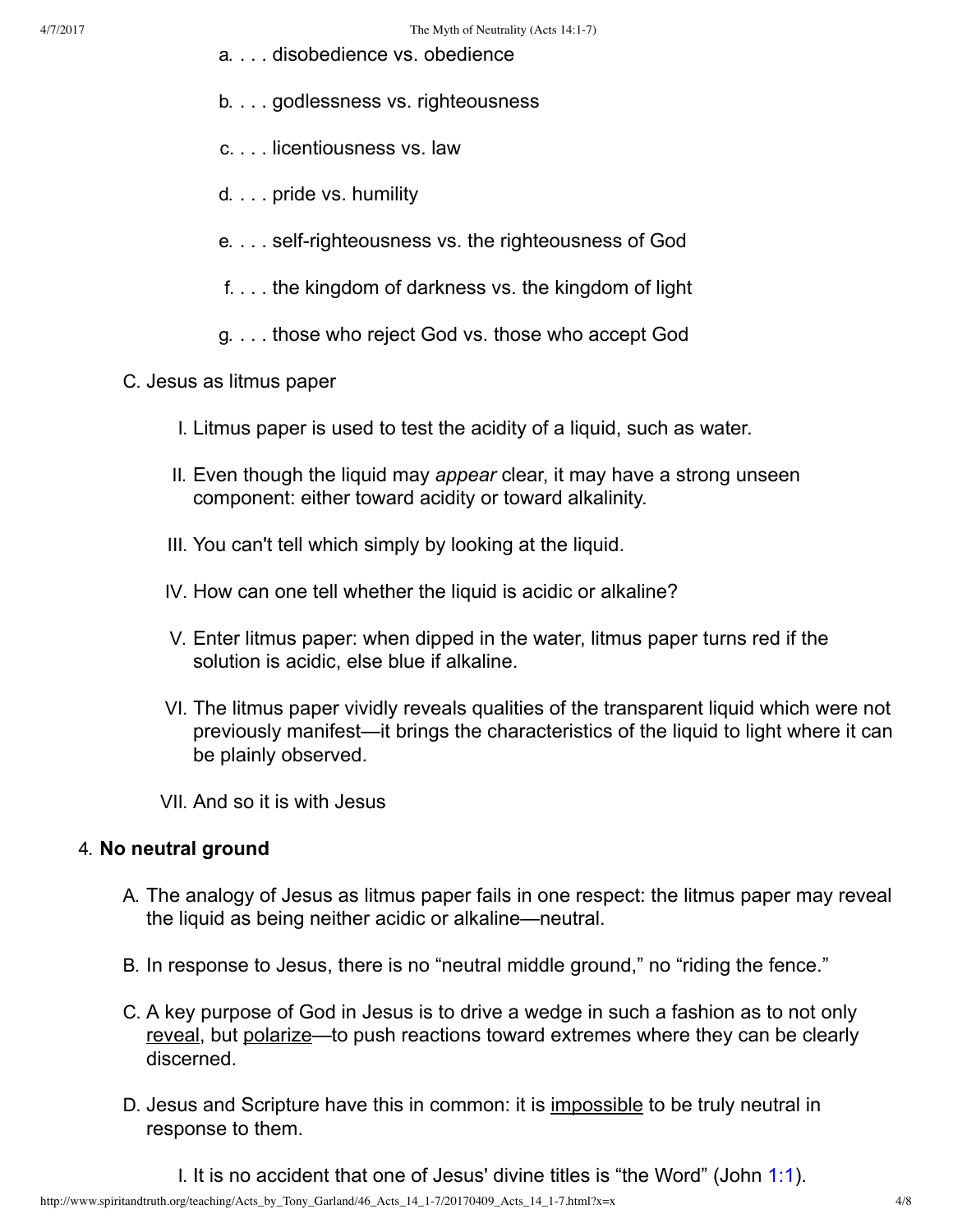- a. Scripture, being the written Word of God, has this same polarizing characteristic
	- i. *For the word of God [is] living and powerful, and sharper than any twoedged sword, piercing even to the division of soul and spirit, and of joints and marrow, and is a discerner of the thoughts and intents of the heart* (Heb. [4:12](http://www.spiritandtruth.org/bibles/nasb/b58c004.htm#Heb._C4V12)).
	- ii. The word of God . . . is a discerner of the thoughts and intents of the heart (Heb. [4:12](http://www.spiritandtruth.org/bibles/nasb/b58c004.htm#Heb._C4V12)).
	- iii. So too, the Child . . . will be spoken against . . . that the thoughts of many hearts may be revealed (Luke 2:34-35).
- E. Yet, many in the world perpetuate a "myth of neutrality"
	- I. They attempt to pass themselves off as "unbiased," and "open minded."
	- II. They believe themselves to be "reasonable", "objective," "followers of the truth," prepared to follow wherever it may lead.
	- III. But, as Scripture makes plain, there is no neutrality of worldview when it comes to Jesus.
	- IV. The fence between the kingdom of darkness and the kingdom of light is razor thin —impossible to walk.
	- V. God has seen to it!

#### 5. **Demonic influence**

- A. If man's own heart-felt response to God, be it negative or positive, wasn't enough of a separating factor, add to that the influence of dark spiritual forces: fallen angels and demons.
- B. Paul wrote of "a spirit who now works in the sons of disobedience", whom he referred to as "the prince of the power of the air" (Eph. [2:2\)](http://www.spiritandtruth.org/bibles/nasb/b49c002.htm#Eph._C2V2).
- C. John refers to him as "the ruler of this world" **KOσμος** [*kosmos*] (John [12:31](http://www.spiritandtruth.org/bibles/nasb/b43c012.htm#John_C12V31)), as did Jesus (John [14:30](http://www.spiritandtruth.org/bibles/nasb/b43c014.htm#John_C14V30); [16:11](http://www.spiritandtruth.org/bibles/nasb/b43c016.htm#John_C16V11)).
- D. John explained, "Indeed, the whole world lies under the sway of the wicked one" (1Jn. [5:19\)](http://www.spiritandtruth.org/bibles/nasb/b62c005.htm#1Jn._C5V19).
- E. Not only do these spiritual forces of wickedness operate on a personal level, it would appear they have influence over broader concerns, such as the kingdoms of Persia and Greece at the time of Daniel (Dan. [10:13,](http://www.spiritandtruth.org/bibles/nasb/b27c010.htm#Dan._C10V13)[20](http://www.spiritandtruth.org/bibles/nasb/b27c010.htm#Dan._C10V20)).
- F. Such spirits are actively at work among those who disobey God, keeping them in the darkness by predisposing them to reject the light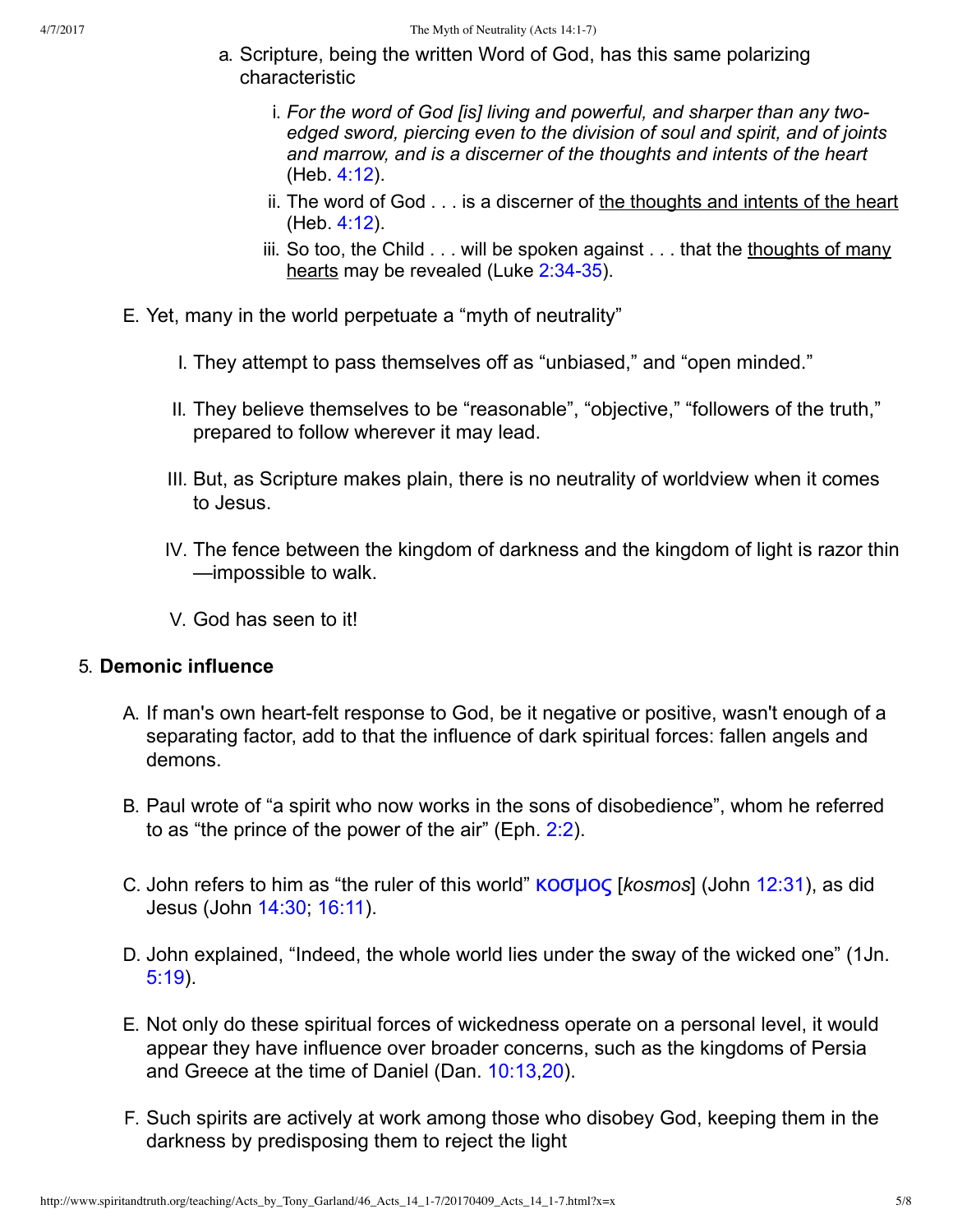I. They are diligent about the business of ensuring that the truth remains "veiled to those who are perishing, whose minds the god of this age has blinded, who do not believe, lest the light of the gospel of the glory of Christ, who is the image of God, should shine on them" (2Cor. 4:3-4).

### 6. **Is a lasting truce possible?**

- A. In certain regions and times of history where truth has gained favor, it may appear, for a time, that evil has taken a holiday.
- B. But make no mistake: this is nothing more than a temporary situation, a brief respite before the battle is rejoined.
- C. Why? Because evil knows no limits. The very nature of lawlessness guarantees it will relentlessly oppose any and all boundaries.
- D. *All boundaries,* you say?! YES!
- E. Lawlessness and Leviticus (18)
	- I. *Speak to the children of Israel, and say to them: 'I am the LORD your God. 'According to the doings of the land of Egypt, where you dwelt, you shall not do; and according to the doings of the land of Canaan, where I am bringing you, you* shall not do; nor shall you walk in their ordinances (Lev. 18:2-3).
	- II. And just what were the Canaanites up to?
		- a. #1 Incest *None of you shall approach anyone who is near of kin to him, to uncover his nakedness* (Lev. [18:6](http://www.spiritandtruth.org/bibles/nasb/b03c018.htm#Lev._C18V6)).
		- b. #2 Adultery *'Moreover you shall not lie carnally with your neighbor's wife, to defile yourself with her* (Lev. [18:20](http://www.spiritandtruth.org/bibles/nasb/b03c018.htm#Lev._C18V20)).
		- c. #3 Child sacrifice "And you shall not let any of your descendants pass through [the fire] to Molech, nor shall you profane the name of your God" (Lev. [18:21](http://www.spiritandtruth.org/bibles/nasb/b03c018.htm#Lev._C18V21)).
		- d. #4 Homosexuality "You shall not lie with a male as with a woman. It [is] an abomination" (Lev. [18:22](http://www.spiritandtruth.org/bibles/nasb/b03c018.htm#Lev._C18V22)).
		- e. #5 Bestiality *Nor shall you mate with any animal, to defile yourself with it. Nor shall any woman stand before an animal to mate with it. It [is] perversion* (Lev. [18:23\)](http://www.spiritandtruth.org/bibles/nasb/b03c018.htm#Lev._C18V23).
	- III. Was it really that bad? People mating with animals?!
		- a. *Do not defile yourselves with any of these things; for by all these the nations are defiled, which I am casting out before you* (Lev. [18:24](http://www.spiritandtruth.org/bibles/nasb/b03c018.htm#Lev._C18V24)).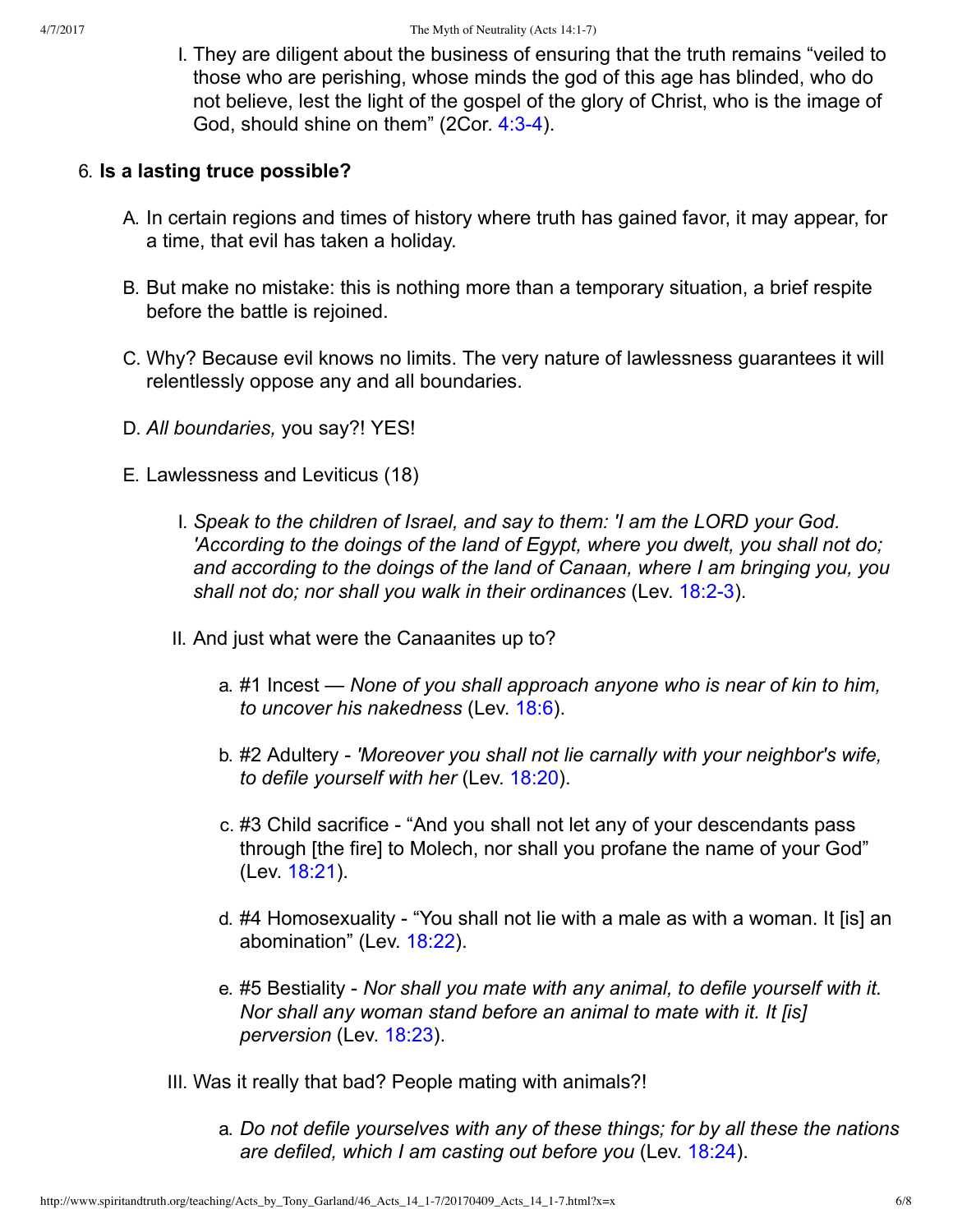- b. By my count, our own "Obama-nation" condones 3 of the 5 practices I just mentioned: adultery, the murder of children, and homosexuality.
- c. If Canaan serves as a historic warning, then incest and bestiality may be on the horizon.
- d. Why? Because evil and perversion know no limits!
- F. This is why the reaction to Paul and Barnabas is so "over the top" when the only issue involved should have been freedom of conscience.
	- I. The very *existence* of righteousness, of any *standard* of behavior, serves to place limits on evil and perversion.
	- II. Thus, righteousness must be strenuously opposed and persecuted at every turn, because it shines a light of restraint on those with an ungodly agenda.
	- III. Those who know God are standard bearers, we are restrainers in the midst of a godless world which would know no restraint!

And so the Psalmist wrote: *Why do the nations rage, And the people plot a vain thing? The kings of the earth set themselves, And the rulers take counsel together, Against the LORD and against His Anointed, [saying], "Let us break Their bonds in* pieces And cast away Their cords from us." (Ps. 2:1-3)

#### 7. **Examples from**

- A. Under the guise of equal rights, those who oppose same-sex relationships are forced to participate in acts condoning them.
- B. The promotion of perversion now overthrows freedom of conscience.
- C. Counseling minors about gender distinctions—as taught by the Bible—is now illegal in several states.
- D. Alternative interpretations of our origins, such as creationism or intelligent design, are not allowed a hearing. They have been ruled out of the classroom and panned by the media, where they might call into question the reigning Darwinian paradigm.
- E. Scientists who fail to tow the Darwinian party-line find themselves disciplined, unable to publish, and subject to losing their teaching and research positions.
- F. Prayer in a growing number of public settings is restricted or barred.
- G. There is a rising clamor to strip all religious icons and practices from the public square.
- H. Where non-Christian systems of thought gain ascendency, Christ and His followers become targets for physical violence.